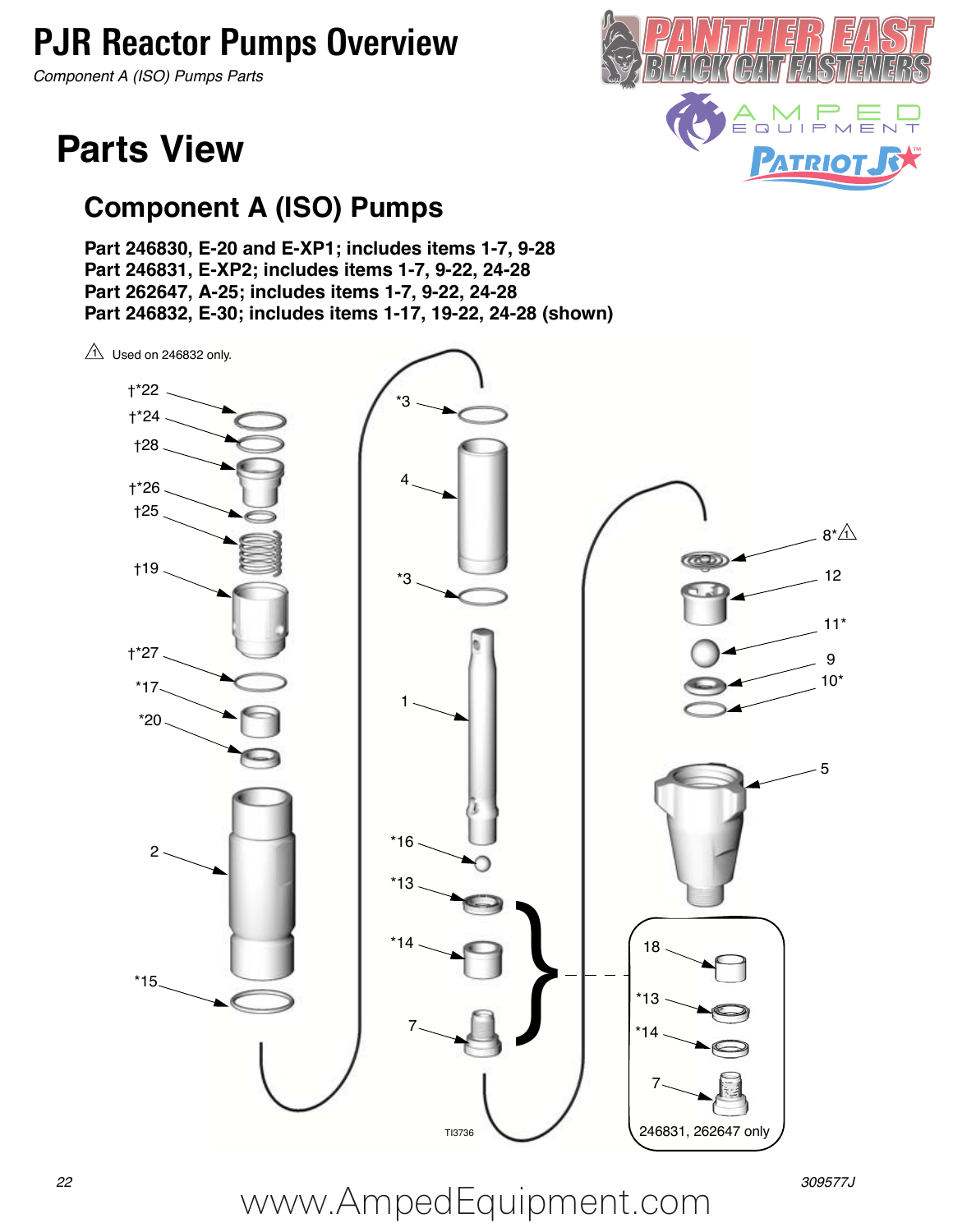#### **Component A (ISO) Pumps**

**Part 246830, E-20 and E-XP1; includes items 1-7, 9-28 Part 246831, E-XP2; includes items 1-7, 9-22, 24-28 Part 262647, A-25; includes items 1-7, 9-22, 24-28 Part 246832, E-30; includes items 1-22, 24-28 (shown)**

|        |        |                                                                     |                                              | Ref.            | Part                      | <b>Description</b>                                                        | Qty.               |              |
|--------|--------|---------------------------------------------------------------------|----------------------------------------------|-----------------|---------------------------|---------------------------------------------------------------------------|--------------------|--------------|
| Ref.   | Part   | <b>Description</b>                                                  | Qty.                                         | $17*$           |                           | 15B075 BUSHING, rod (246830)                                              |                    |              |
| 1.     | 240518 | ROD, displacement; sst (246830)                                     | 1<br>1                                       |                 | 15B074                    | BUSHING, rod (246831, 262647)                                             |                    | $\mathbf{1}$ |
|        | 240517 | ROD, displacement; sst<br>(246831, 262647)                          |                                              |                 | 15B076                    | BUSHING, rod (246832)                                                     |                    | 1            |
|        | 246689 | ROD, displacement; sst (246832)                                     | 1                                            | 18              | 15J196                    | BUSHING, pump                                                             |                    | $\mathbf{1}$ |
| 2      | 243346 | CYLINDER, pump (246830)                                             | 1                                            | 19†             | 15C569                    | (246831, 262647 only)<br>NUT, packing (246830)                            |                    | 1            |
|        | 240520 | CYLINDER, pump                                                      | 1                                            |                 | 15C571                    | NUT, packing (246831, 262647)                                             |                    | 1            |
|        |        | (246831, 262647)                                                    |                                              |                 | 15C573                    | NUT, packing (246832)                                                     |                    |              |
|        | 245413 | CYLINDER, pump (246832)                                             | 1                                            | $20*$           | 117447                    | SEAL, u-cup, throat; UHMWPE                                               |                    | 1            |
| $3^*$  | 108526 | O-RING; PTFE (246830)                                               | $\begin{array}{c}\n2 \\ 2 \\ 2\n\end{array}$ |                 |                           | (246830)                                                                  |                    |              |
|        | 107098 | O-RING; PTFE (246831, 262647)                                       |                                              |                 | 117446                    | SEAL, u-cup, throat; UHMWPE                                               |                    | 1            |
|        |        | 108822 O-RING; PTFE (246832)                                        |                                              |                 |                           | (246831, 262647)                                                          |                    |              |
| 4      | 240521 | SLEEVE, cylinder; sst (246830)                                      | $\mathbf{1}$                                 |                 | 117448                    | SEAL, u-cup, throat; UHMWPE                                               |                    | 1            |
|        | 240525 | SLEEVE, cylinder; sst                                               | $\mathbf{1}$                                 |                 |                           | (246832)                                                                  |                    |              |
|        | 240921 | (246831, 262647)<br>SLEEVE, cylinder; sst (246832)                  | 1                                            | $22*$ †         | 118377                    | RING, retaining (246830)                                                  |                    | 1            |
| 5      | 195892 | HOUSING, valve, intake (246830)                                     | 1                                            |                 | 118378                    | RING, retaining (246831, 262647)                                          |                    | 1            |
|        | 193030 | HOUSING, valve, intake                                              | 1                                            | $23*$           | 118379<br>15B661          | RING, retaining (246832)                                                  |                    | 1<br>1       |
|        |        | (246831, 262647)                                                    |                                              |                 |                           | TOOL, installation, seal (246830)<br>only); not shown; part of Repair Kit |                    |              |
|        | 198219 | HOUSING, valve, intake (246832)                                     | 1                                            |                 |                           | 246420                                                                    |                    |              |
| 7      | 239932 | VALVE, piston (246830)                                              | 1                                            | 24*†            | 118381                    | O-RING; fluoroelastomer (246830)                                          |                    | 1            |
|        | 240150 | VALVE, piston (246831, 262647)                                      | 1                                            |                 | 107563                    | O-RING; fluoroelastomer                                                   |                    | 1            |
|        | 240580 | VALVE, piston (246832)                                              | 1                                            |                 |                           | (246831, 262647)                                                          |                    |              |
| $8*$   | 249770 | SPRING, intake ball (246832 only)                                   | 1                                            |                 | 118403                    | O-RING; fluoroelastomer (246832)                                          |                    | 1            |
| 9      | 239922 | SEAT, intake; carbide (246830);                                     | 1                                            | 25 <sub>†</sub> | 118374                    | SPRING (246830)                                                           | 1                  |              |
|        |        | includes items 10 and 11                                            |                                              |                 | 118375                    | SPRING (246831, 262647)                                                   |                    | 1            |
|        | 244199 | SEAT, intake; carbide (246831,<br>262647); includes items 10 and 11 | 1                                            |                 | 118376                    | SPRING (246832)                                                           |                    | 1            |
|        | 240918 | SEAT, intake; carbide (246832);                                     | 1                                            | 26*†            | 118380                    | O-RING; fluoroelastomer (246830)                                          | 1                  |              |
|        |        | includes items 10 and 11                                            |                                              |                 | 110955                    | O-RING; fluoroelastomer                                                   |                    | 1            |
| $10^*$ | 107079 | O-RING; PTFE (246830)                                               | 1                                            |                 | C20111                    | (246831, 262647)<br>O-RING; fluoroelastomer (246832)                      |                    | 1            |
|        | 108526 | O-RING; PTFE (246831, 262647)                                       | 1                                            | $27*$ †         | 107563                    | O-RING; fluoroelastomer (246830)                                          |                    | 1            |
|        | 107098 | O-RING; PTFE (246832)                                               | 1                                            |                 | 103414                    | O-RING; fluoroelastomer                                                   |                    | 1            |
| $11*$  | 105445 | BALL, intake; sst; 0.5 in. (13 mm)                                  | 1                                            |                 |                           | (246831, 262647)                                                          |                    |              |
|        |        | (246830)                                                            |                                              |                 |                           | 111178 O-RING; fluoroelastomer (246832)                                   |                    | 1            |
|        | 102972 | BALL, intake; sst; 0.875 in. (22 mm)                                | 1                                            | 28†             |                           | 15C570 PISTON, wet-cup, ISO (246830)                                      |                    | 1            |
|        |        | (246831, 262647)                                                    |                                              |                 |                           | 15C572 PISTON, wet-cup, ISO                                               |                    | 1            |
|        | 107167 | BALL, intake; sst; 1 in. (25 mm)<br>(246832)                        | 1                                            |                 |                           | (246831, 262647)                                                          |                    |              |
| 12     | 192624 | GUIDE, ball (246830)                                                | 1                                            |                 |                           | 15C574 PISTON, wet-cup, ISO (246832)                                      |                    | 1            |
|        | 193027 | GUIDE, ball (246831, 262647)                                        |                                              |                 |                           |                                                                           |                    |              |
|        | 193391 | GUIDE, ball (246832)                                                |                                              |                 |                           | * These parts are included in the Pump Repair Kits, which                 |                    |              |
| $13*$  | 117450 | SEAL, u-cup, piston; UHMWPE                                         | 1                                            |                 |                           | may be purchased separately. Some parts in the kit may                    |                    |              |
|        |        | (246830)                                                            |                                              |                 | not be used in your pump. |                                                                           |                    |              |
|        | 117449 | SEAL, u-cup, piston; UHMWPE                                         | 1                                            |                 |                           |                                                                           |                    |              |
|        |        | (246831, 262647)                                                    |                                              |                 |                           | † These parts are included in the Wet-Cup Kits. Order the                 |                    |              |
|        | 117448 | SEAL, u-cup, piston; UHMWPE                                         | 1                                            |                 |                           | correct kit for your pump from the table below. See page 26               |                    |              |
|        | 15B078 | (246832)                                                            |                                              |                 |                           | for information on 246928 Reservoir Kit.                                  |                    |              |
| $14*$  | 15J197 | BUSHING, piston (246830)<br>BEARING, lower(246831, 262647)          | 1<br>1                                       |                 |                           |                                                                           |                    |              |
|        | 15B079 | BUSHING, piston (246832)                                            | 1                                            |                 | Pump Part No.             | <b>Pump Repair Kit</b>                                                    | <b>Wet-Cup Kit</b> |              |
| $15*$  | 156593 | O-RING; BUNA-N (246830)                                             | 1                                            |                 |                           |                                                                           |                    |              |
|        | 156633 | O-RING; BUNA-N                                                      | 1                                            |                 | 246830                    | 246420                                                                    | 246962             |              |
|        |        | (246831, 262647)                                                    |                                              |                 | 246831, 262647            | 15C851                                                                    | 246963             |              |
|        | 160325 | O-RING; BUNA-N (246832)                                             | 1                                            |                 | 246832                    | 15C852                                                                    | 246964             |              |
| $16*$  | 105444 | BALL, piston; sst; 0.3125 in. (8 mm)                                | 1                                            |                 |                           |                                                                           |                    |              |
|        |        | (246830)                                                            |                                              |                 |                           |                                                                           |                    |              |
|        | 101947 | BALL, piston; sst; 0.375 in. (10 mm)                                | 1                                            |                 |                           | # This part is also available in the Intake Spring Kit 249770,            |                    |              |
|        |        | (246831, 262647)                                                    |                                              |                 |                           | which may be purchased separately.                                        |                    |              |
|        | 107203 | BALL, piston; sst; 0.5625 in. (14 mm)                               | 1                                            |                 |                           |                                                                           |                    |              |

(246832)

## *309577J 23* www.AmpedEquipment.com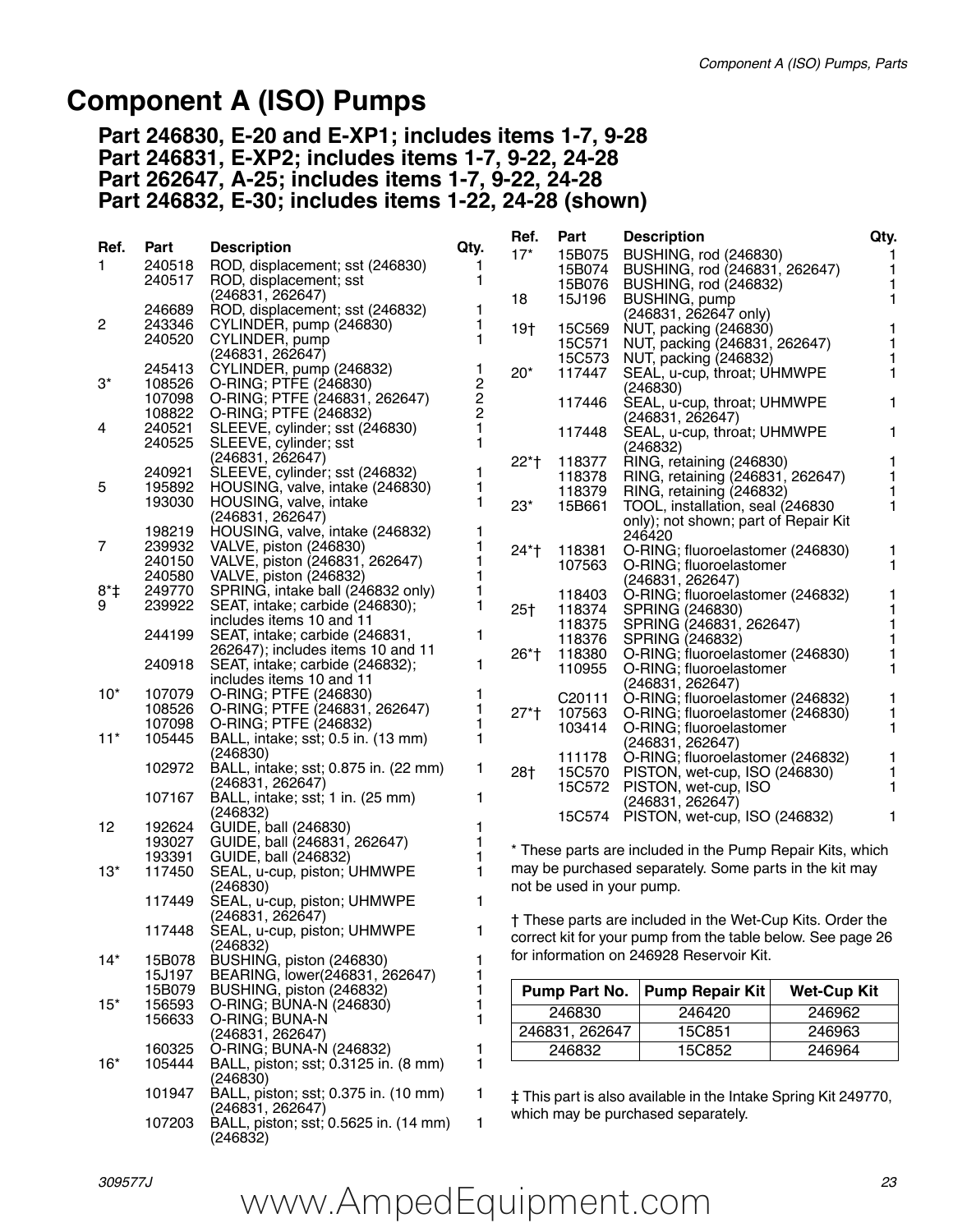

### **Component B (Resin) Pumps**

**Part 245970, E-20 and E-XP1; includes items 1-7, 9-23 Part 245971, E-XP2; includes items 1-7, 9-22 Part 262648, A-25; includes items 1-7, 9-22 Part 245972, E-30; includes items 1-22 (shown)**

**NOTE: These pumps were also used on Component A (ISO) side of Reactors built before May 2003.**



*1 PJR Reactor Pumps* www.AmpedEquipment.com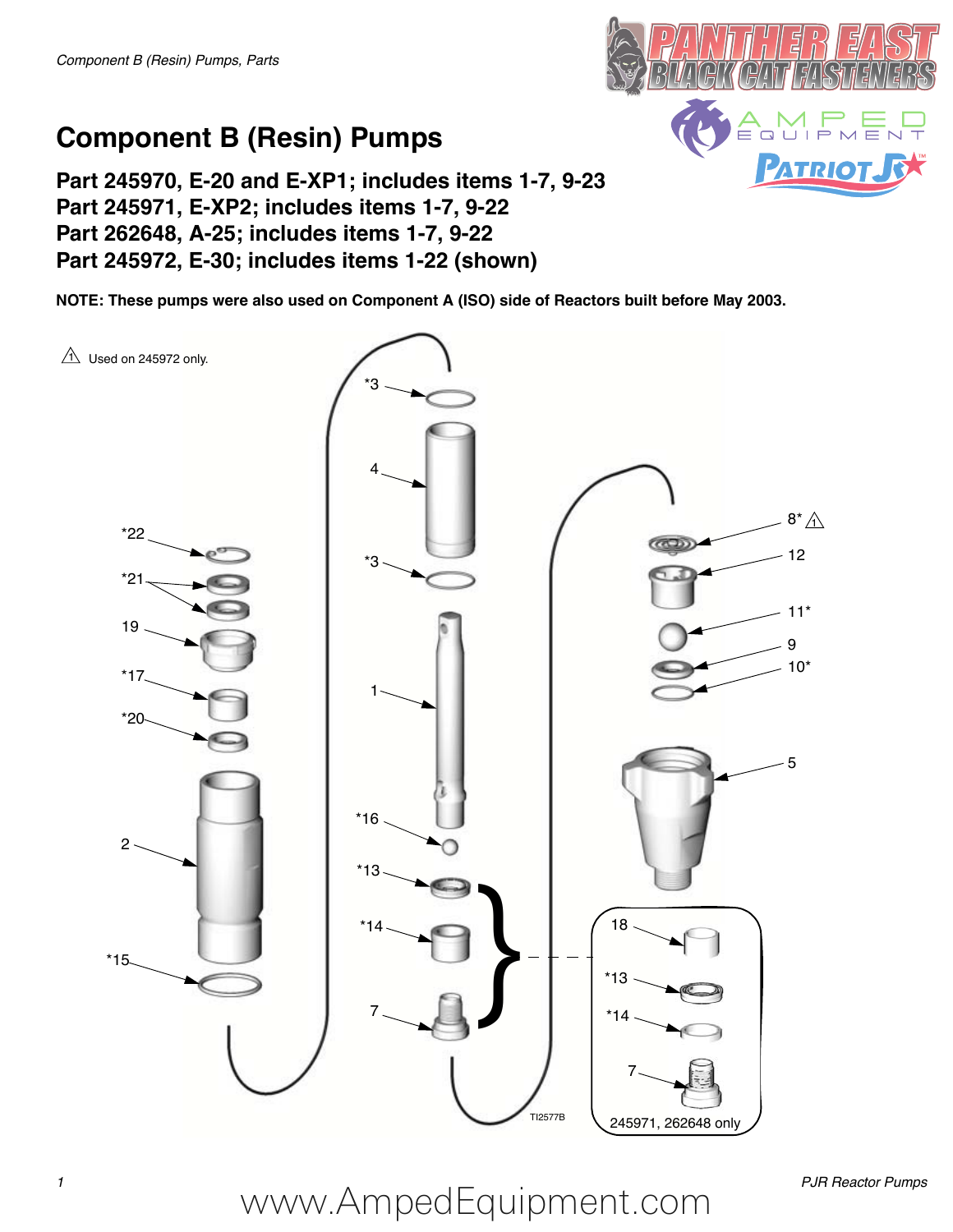### **Component B (Resin) Pumps**

**Part 245970, E-20 and E-XP1; includes items 1-7, 9-23 Part 245971, E-XP2; includes items 1-7, 9-22 Part 262648, A-25; includes items 1-7, 9-22 Part 245972, E-30; includes items 1-22 (shown)**

| Ref.           | Part             | <b>Description</b>                                                     | Qty.             | Ref.                                | Part           | <b>Description</b>                                                 | Qty.           |
|----------------|------------------|------------------------------------------------------------------------|------------------|-------------------------------------|----------------|--------------------------------------------------------------------|----------------|
| 1.             |                  | 240518 ROD, displacement; sst (245970)                                 |                  | $16*$                               | 105444         | BALL, piston; sst; 0.3125 in. (8 mm)<br>(245970)                   |                |
|                | 240517           | ROD, displacement; sst<br>(245971, 262648)                             | 1                |                                     |                | 101947 BALL, piston; sst; 0.375 in. (10 mm)<br>(245971, 262648)    | 1              |
| $\overline{c}$ | 246689<br>243346 | ROD, displacement; sst (245972)<br>CYLINDER, pump (245970)             | 1<br>1           |                                     |                | 107203 BALL, piston; sst; 0.5625 in. (14                           |                |
|                |                  | 240520 CYLINDER, pump                                                  | 1                | $17*$                               |                | mm) (245972)<br>15B075 BUSHING, rod (245970)                       |                |
|                |                  | (245971, 262648)                                                       |                  |                                     |                | 15B074 BUSHING, rod (245971, 262648)                               |                |
| $3^*$          | 245413           | CYLINDER, pump (245972)<br>108526 O-RING; PTFE (245970)                | 1                |                                     |                | 15B076 BUSHING, rod (245972)                                       | 1              |
|                |                  | 107098 O-RING; PTFE (245971, 262648)                                   | 2<br>2<br>2<br>1 | 18                                  |                | 15J196 BUSHING, pump<br>(245971, 262648 only)                      |                |
|                |                  | 108822 O-RING; PTFE (245972)                                           |                  | 19 <sub>†</sub>                     |                | 193046 NUT, packing (245970)                                       |                |
| 4              |                  | 240521 SLEEVE, cylinder; sst (245970)<br>240525 SLEEVE, cylinder; sst  | 1                |                                     |                | 193032 NUT, packing (245971, 262648)                               |                |
|                |                  | (245971, 262648)                                                       |                  | $20*$                               |                | 189589 NUT, packing (245972)<br>117447 SEAL, u-cup, throat; UHMWPE |                |
|                | 240921           | SLEEVE, cylinder; sst (245972)                                         |                  |                                     |                | (245970)                                                           |                |
| 5              | 193030           | 195892 HOUSING, valve, intake (245970)<br>HOUSING, valve, intake       | 1<br>1           |                                     |                | 117446 SEAL, u-cup, throat; UHMWPE                                 |                |
|                |                  | (245971, 262648)                                                       |                  |                                     | 117448         | (245971, 262648)<br>SEAL, u-cup, throat; UHMWPE                    | 1              |
|                |                  | 198219 HOUSING, valve, intake (245972)                                 | 1                |                                     |                | (245972)                                                           |                |
| 7              |                  | 239932 VALVE, piston (245970)                                          |                  | $21*$                               |                | 117597 WASHER, felt (245970)                                       | $\frac{2}{2}$  |
|                |                  | 240150 VALVE, piston (245971, 262648)<br>240580 VALVE, piston (245972) |                  |                                     |                | 117599 WASHER, felt (245971, 262648)                               |                |
| $8*$           |                  | 249770 SPRING, intake ball (245972 only)                               | 1                | $22*$                               |                | 117600 WASHER, felt (245972)<br>551528 RING, retaining (245970)    | $\overline{c}$ |
| 9              |                  | 239922 SEAT, intake; carbide (245970);                                 | 1                |                                     |                | 117718 RING, retaining (245971, 262648)                            |                |
|                |                  | includes items 10 and 11                                               |                  |                                     |                | 117719 RING, retaining (245972)                                    |                |
|                | 244199           | SEAT, intake; carbide (245971,<br>262648); includes items 10 and 11    | 1                | $23*$                               |                | 15B661 TOOL, installation, seal (245970                            | 1              |
|                |                  | 240918 SEAT, intake; carbide (245972);                                 | 1                |                                     |                | only); not shown; part of Repair Kit<br>246420                     |                |
|                |                  | includes items 10 and 11                                               |                  |                                     |                |                                                                    |                |
| $10^*$         |                  | 107079 O-RING; PTFE (245970)<br>108526 O-RING; PTFE (245971, 262648)   |                  |                                     |                | * These parts are also included in the Pump Repair Kits,           |                |
|                |                  | 107098 O-RING; PTFE (245972)                                           |                  |                                     |                | which may be purchased separately. Some parts in the               |                |
| $11*$          | 105445           | BALL, intake; sst; 0.5 in. (13 mm)                                     | 1                |                                     |                | kit may not be used in your pump. Order the correct kit            |                |
|                |                  | (245970)                                                               |                  | for your pump from the table below. |                |                                                                    |                |
|                | 102972           | BALL, intake; sst; 0.875 in. (22 mm)<br>(245971, 262648)               | 1                |                                     |                |                                                                    |                |
|                | 107167           | BALL, intake; sst; 1 in. (25 mm)                                       | 1.               |                                     | Pump Part No.  | <b>Repair Kit</b>                                                  |                |
| 12             |                  | (245972)<br>192624 GUIDE, ball (245970)                                |                  |                                     | 245970         | 246420                                                             |                |
|                |                  | 193027 GUIDE, ball (245971, 262648)                                    |                  |                                     | 245971, 262648 | 246421                                                             |                |
|                | 193391           | GUIDE, ball (245972)                                                   |                  |                                     | 245972         | 246422                                                             |                |
| $13*$          | 117450           | SEAL, u-cup, piston; UHMWPE<br>(245970)                                |                  |                                     |                |                                                                    |                |
|                | 117449           | SEAL, u-cup, piston; UHMWPE<br>(245971, 262648)                        | 1                |                                     |                | + Wet-Cup Conversion Kits may be purchased sepa-                   |                |
|                | 117448           | SEAL, u-cup, piston; UHMWPE                                            | 1                |                                     |                | rately to convert pumps 245970, 245971, 262648, and                |                |
|                |                  | (245972)                                                               |                  |                                     |                | 245972. See page 26 for further information.                       |                |
| $14*$          |                  | 15B078 BUSHING, piston (245970)                                        | 1                |                                     |                |                                                                    |                |
|                | 15J197           | BEARING, lower (245971, 262648)<br>15B079 BUSHING, piston (245972)     | 1                |                                     |                | ‡ This part is also available in the Intake Spring Kit             |                |
| $15*$          |                  | 156593 O-RING; BUNA-N (245970)                                         |                  |                                     |                | 249770, which may be purchased separately.                         |                |
|                |                  | 156633 O-RING; BUNA-N                                                  |                  |                                     |                |                                                                    |                |

(245971, 262648)

160325 O-RING; BUNA-N (245972) 1

# *PJR Reactor Pumps 2* www.AmpedEquipment.com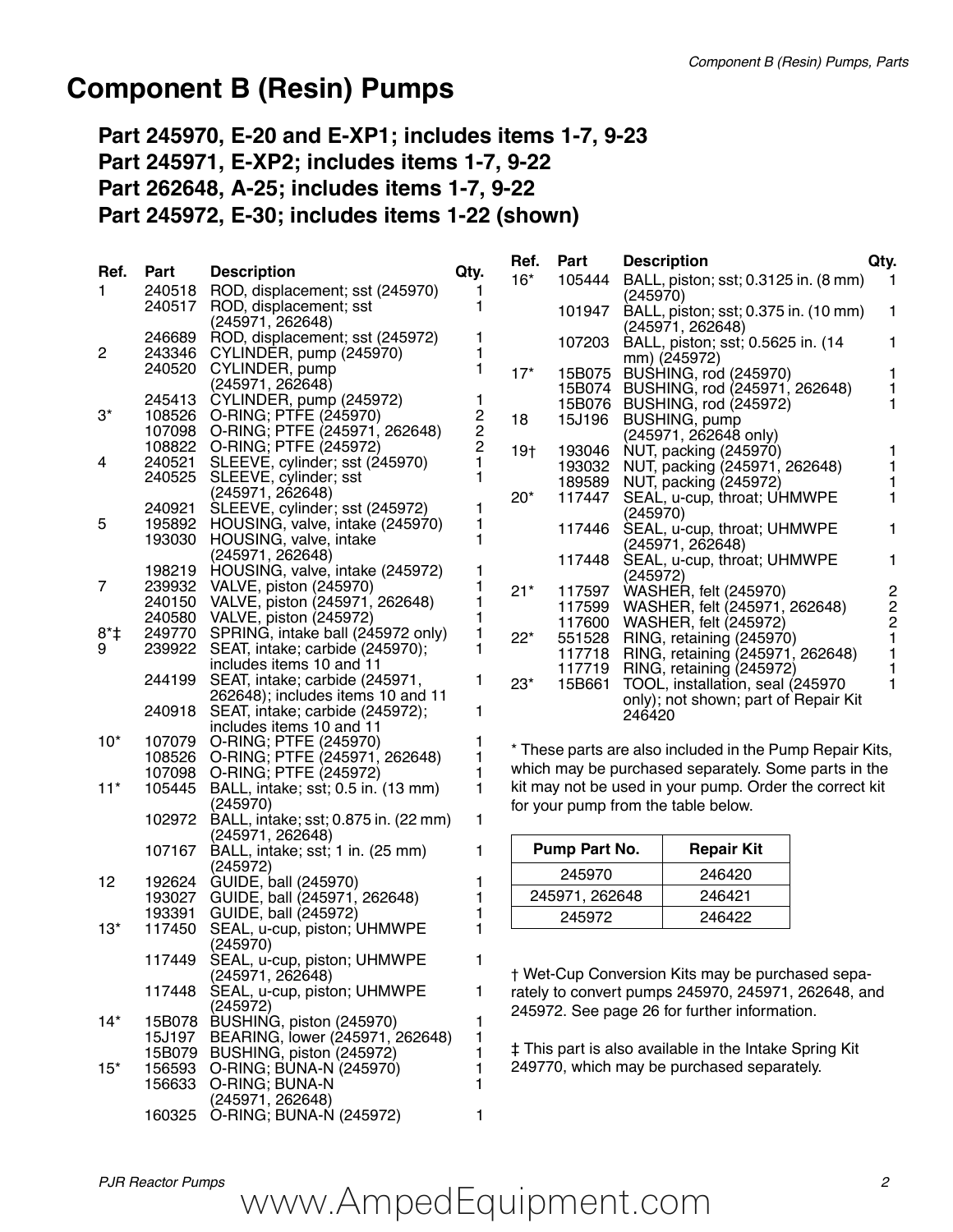Cutaway Views *Component A (ISO) Pumps Parts* 

### **Cutaway Views**

### **Component A (ISO) Pumps**

246830 246832





—̀ آ ٿا ها  $\dot{=}$ **PATRIOT JEX** 

## *3 PJR Reactor Pumps* www.AmpedEquipment.com

TI3734b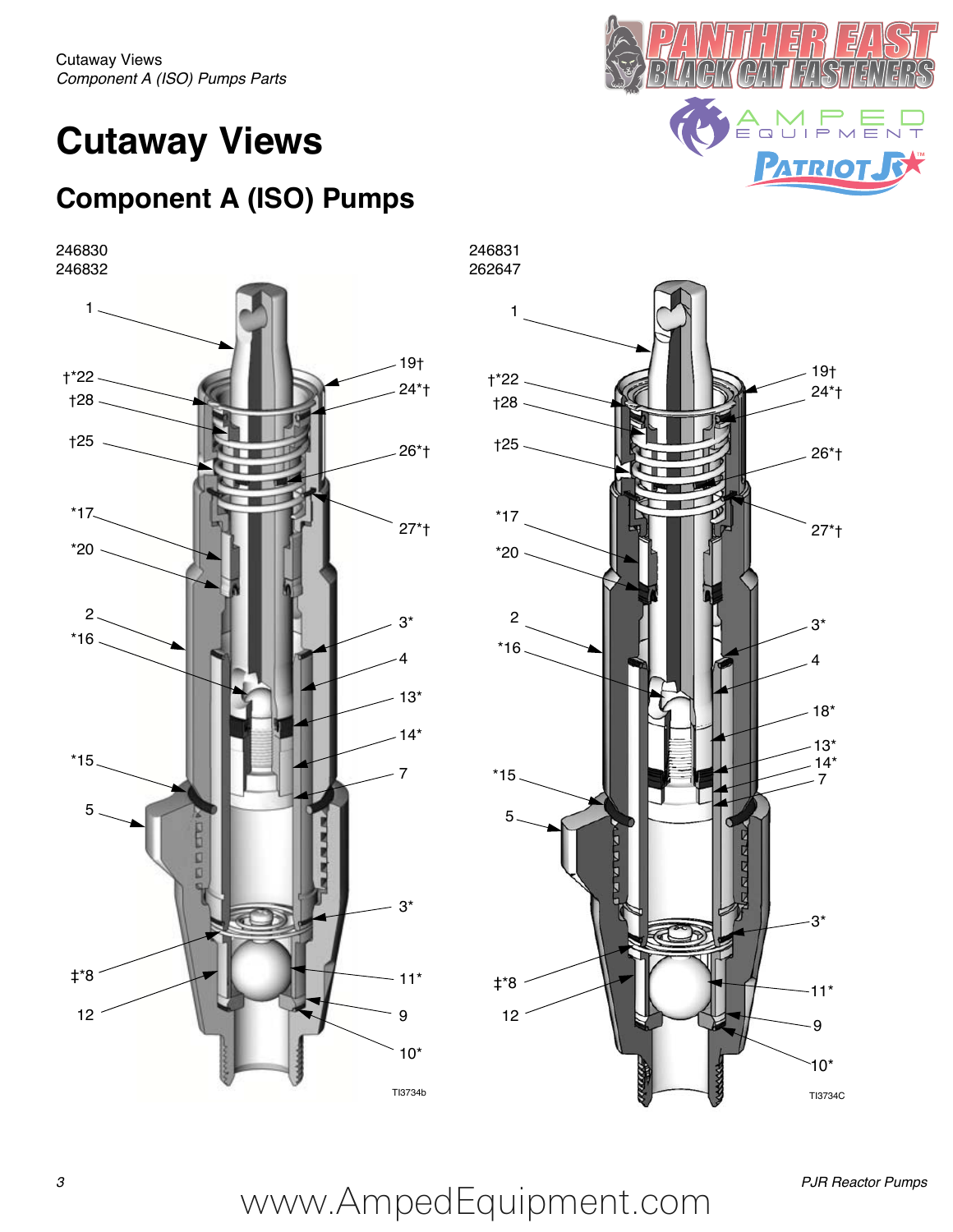### **Component A (ISO) Pumps**

#### **Part 246830, E-20 and E-XP1; includes items 1-7, 9-28 Part 246831, E-XP2; includes items 1-7, 9-22, 24-28 Part 262647, A-25; includes items 1-7, 9-22, 24-28 Part 246832, E-30; includes items 1-22, 24-28 (shown)**

|           |                  |                                                               |               | Ref.            | Part                      | <b>Description</b>                                             | Qty.               |
|-----------|------------------|---------------------------------------------------------------|---------------|-----------------|---------------------------|----------------------------------------------------------------|--------------------|
| Ref.      | Part             | <b>Description</b>                                            | Qty.          | $17*$           | 15B075                    | BUSHING, rod (246830)                                          |                    |
| 1.        | 240518<br>240517 | ROD, displacement; sst (246830)<br>ROD, displacement; sst     | 1<br>1        |                 | 15B074                    | BUSHING, rod (246831, 262647)                                  | $\mathbf{1}$       |
|           |                  | (246831, 262647)                                              |               |                 | 15B076                    | BUSHING, rod (246832)                                          | 1<br>$\mathbf{1}$  |
|           | 246689           | ROD, displacement; sst (246832)                               | 1             | 18              | 15J196                    | BUSHING, pump<br>(246831, 262647 only)                         |                    |
| 2         | 243346           | CYLINDER, pump (246830)                                       | 1             | 19†             | 15C569                    | NUT, packing (246830)                                          | 1                  |
|           | 240520           | CYLINDER, pump                                                | 1             |                 | 15C571                    | NUT, packing (246831, 262647)                                  | 1                  |
|           |                  | (246831, 262647)                                              |               |                 | 15C573                    | NUT, packing (246832)                                          |                    |
| 3*        | 245413           | CYLINDER, pump (246832)                                       | 1             | $20*$           | 117447                    | SEAL, u-cup, throat; UHMWPE                                    | 1                  |
|           | 108526<br>107098 | O-RING; PTFE (246830)<br>O-RING; PTFE (246831, 262647)        | 2             |                 |                           | (246830)                                                       |                    |
|           | 108822           | O-RING; PTFE (246832)                                         | $\frac{2}{2}$ |                 | 117446                    | SEAL, u-cup, throat; UHMWPE<br>(246831, 262647)                | 1                  |
| 4         | 240521           | SLEEVE, cylinder; sst (246830)                                | $\mathbf{1}$  |                 | 117448                    | SEAL, u-cup, throat; UHMWPE                                    | 1                  |
|           | 240525           | SLEEVE, cylinder; sst                                         | $\mathbf{1}$  |                 |                           | (246832)                                                       |                    |
|           |                  | (246831, 262647)                                              |               | $22*$ †         | 118377                    | RING, retaining (246830)                                       | 1                  |
|           | 240921           | SLEEVE, cylinder; sst (246832)                                | 1             |                 | 118378                    | RING, retaining (246831, 262647)                               | 1                  |
| 5         | 195892<br>193030 | HOUSING, valve, intake (246830)<br>HOUSING, valve, intake     | 1<br>1        |                 | 118379                    | RING, retaining (246832)                                       | 1                  |
|           |                  | (246831, 262647)                                              |               | $23*$           | 15B661                    | TOOL, installation, seal (246830)                              | 1                  |
|           | 198219           | HOUSING, valve, intake (246832)                               | 1             |                 |                           | only); not shown; part of Repair Kit<br>246420                 |                    |
| 7         | 239932           | VALVE, piston (246830)                                        | 1             | 24*†            | 118381                    | O-RING; fluoroelastomer (246830)                               | 1                  |
|           | 240150           | VALVE, piston (246831, 262647)                                | 1             |                 | 107563                    | O-RING; fluoroelastomer                                        | 1                  |
|           |                  | 240580 VALVE, piston (246832)                                 | 1             |                 |                           | (246831, 262647)                                               |                    |
| $8*$<br>9 | 249770           | SPRING, intake ball (246832 only)                             | 1             |                 | 118403                    | O-RING; fluoroelastomer (246832)                               | 1                  |
|           | 239922           | SEAT, intake; carbide (246830);<br>includes items 10 and 11   | 1             | 25 <sub>†</sub> | 118374                    | SPRING (246830)                                                | 1                  |
|           | 244199           | SEAT, intake; carbide (246831,                                | 1             |                 | 118375<br>118376          | SPRING (246831, 262647)                                        | $\mathbf{1}$<br>1  |
|           |                  | 262647); includes items 10 and 11                             |               | 26*†            | 118380                    | SPRING (246832)<br>O-RING; fluoroelastomer (246830)            | 1                  |
|           | 240918           | SEAT, intake; carbide (246832);                               | 1             |                 | 110955                    | O-RING; fluoroelastomer                                        | 1                  |
|           |                  | includes items 10 and 11                                      |               |                 |                           | (246831, 262647)                                               |                    |
| $10^*$    | 107079           | O-RING; PTFE (246830)                                         | 1             |                 | C20111                    | O-RING; fluoroelastomer (246832)                               | 1                  |
|           | 107098           | 108526 O-RING; PTFE (246831, 262647)<br>O-RING; PTFE (246832) | 1<br>1        | $27*$ †         | 107563                    | O-RING; fluoroelastomer (246830)                               | 1                  |
| $11*$     | 105445           | BALL, intake; sst; 0.5 in. (13 mm)                            | 1             |                 | 103414                    | O-RING; fluoroelastomer                                        | 1                  |
|           |                  | (246830)                                                      |               |                 | 111178                    | (246831, 262647)<br>O-RING; fluoroelastomer (246832)           | 1                  |
|           | 102972           | BALL, intake; sst; 0.875 in. (22 mm)                          | 1             | 28†             |                           | 15C570 PISTON, wet-cup, ISO (246830)                           | 1                  |
|           |                  | (246831, 262647)                                              |               |                 |                           | 15C572 PISTON, wet-cup, ISO                                    | 1                  |
|           | 107167           | BALL, intake; sst; 1 in. (25 mm)                              | $\mathbf{1}$  |                 |                           | (246831, 262647)                                               |                    |
| 12        | 192624           | (246832)<br>GUIDE, ball (246830)                              | 1             |                 |                           | 15C574 PISTON, wet-cup, ISO (246832)                           | 1                  |
|           | 193027           | GUIDE, ball (246831, 262647)                                  |               |                 |                           |                                                                |                    |
|           | 193391           | GUIDE, ball (246832)                                          | 1             |                 |                           | * These parts are included in the Pump Repair Kits, which      |                    |
| $13*$     | 117450           | SEAL, u-cup, piston; UHMWPE                                   | 1             |                 |                           | may be purchased separately. Some parts in the kit may         |                    |
|           |                  | (246830)                                                      |               |                 | not be used in your pump. |                                                                |                    |
|           | 117449           | SEAL, u-cup, piston; UHMWPE                                   | 1             |                 |                           |                                                                |                    |
|           | 117448           | (246831, 262647)<br>SEAL, u-cup, piston; UHMWPE               | 1             |                 |                           | † These parts are included in the Wet-Cup Kits. Order the      |                    |
|           |                  | (246832)                                                      |               |                 |                           | correct kit for your pump from the table below. See page 26    |                    |
| $14*$     | 15B078           | BUSHING, piston (246830)                                      | 1             |                 |                           | for information on 246928 Reservoir Kit.                       |                    |
|           | 15J197           | BEARING, lower(246831, 262647)                                | 1             |                 |                           |                                                                |                    |
|           | 15B079           | BUSHING, piston (246832)                                      | 1             |                 | Pump Part No.             | <b>Pump Repair Kit</b>                                         | <b>Wet-Cup Kit</b> |
| $15*$     | 156593           | O-RING; BUNA-N (246830)                                       | 1             |                 | 246830                    | 246420                                                         | 246962             |
|           | 156633           | O-RING; BUNA-N<br>(246831, 262647)                            | 1             |                 | 246831, 262647            | 15C851                                                         | 246963             |
|           | 160325           | O-RING; BUNA-N (246832)                                       | 1             |                 | 246832                    | 15C852                                                         | 246964             |
| $16*$     | 105444           | BALL, piston; sst; 0.3125 in. (8 mm)                          | 1             |                 |                           |                                                                |                    |
|           |                  | (246830)                                                      |               |                 |                           |                                                                |                    |
|           | 101947           | BALL, piston; sst; 0.375 in. (10 mm)                          | 1             |                 |                           | # This part is also available in the Intake Spring Kit 249770, |                    |
|           |                  | (246831, 262647)                                              |               |                 |                           | which may be purchased separately.                             |                    |
|           | 107203           | BALL, piston; sst; 0.5625 in. (14 mm)                         | 1             |                 |                           |                                                                |                    |

(246832)

## *PJR Reactor Pumps 4* www.AmpedEquipment.com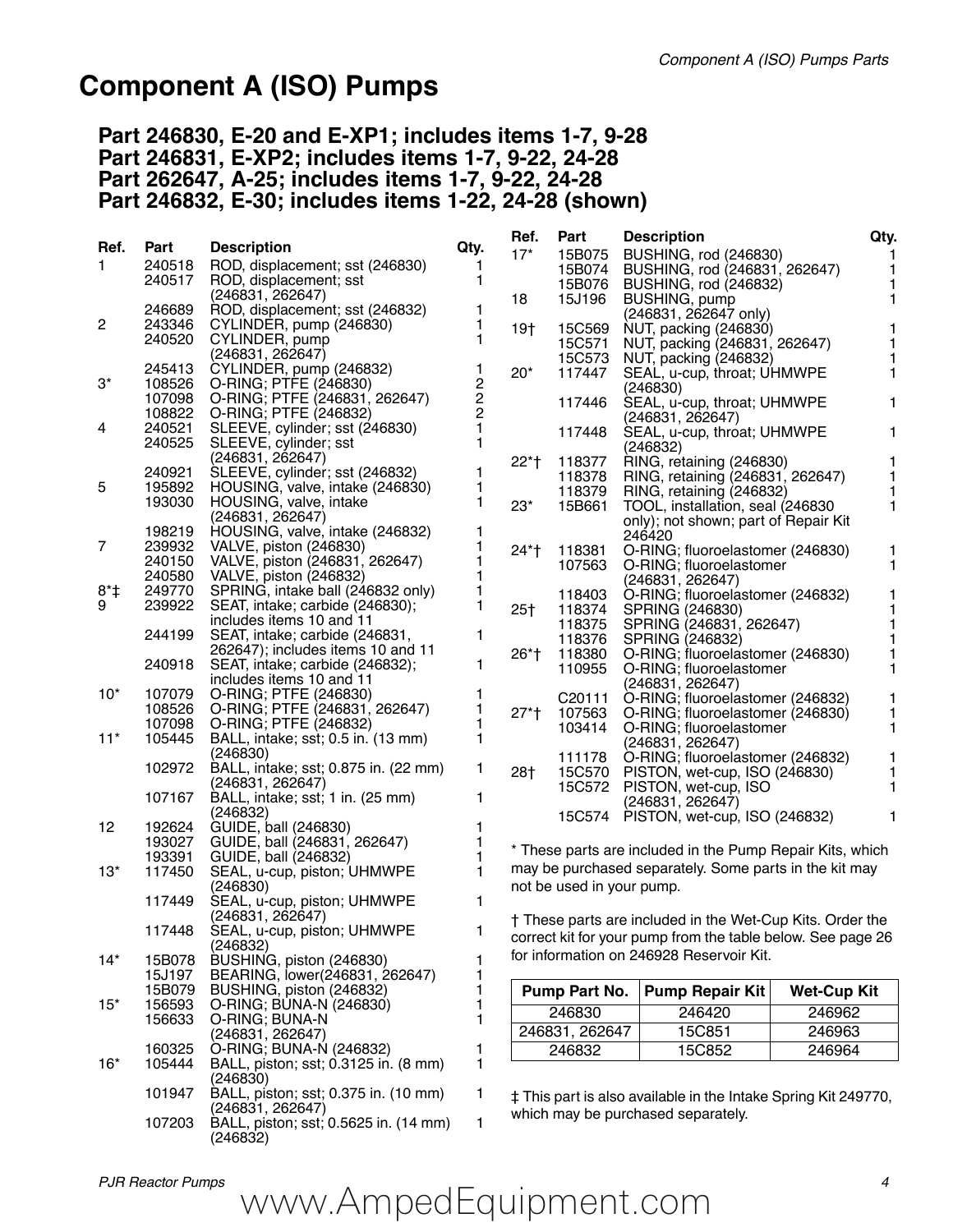



目

Ē

# *PJR Reactor Pumps 5* www.AmpedEquipment.com